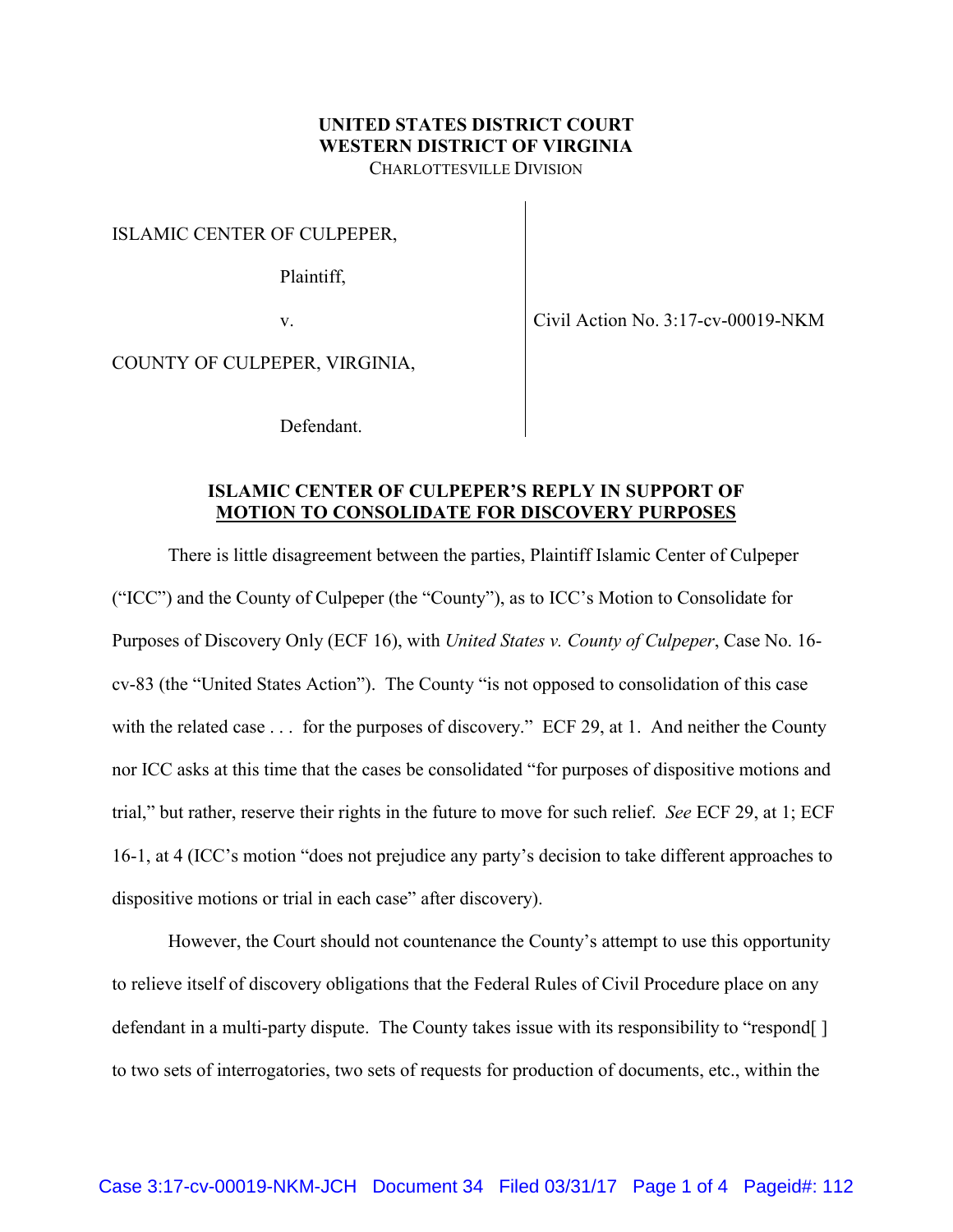same timeframe." ECF 29, at 2. That is not improper "double duty." *Id.* The Federal Rules allow each party to propound discovery requests. Fed. R. Civ. P. 33(a)(1) ("a party may serve on any other party" written interrogatories); Fed. R. Civ. P. 34(a) ("a party may serve on any other party" requests to produce documents); Fed. R. Civ. P. 36(a)(1) ("a party may serve on any other party" requests for admission). ICC and the United States thus may serve their own discovery requests on the County, and that would be the true irrespective whether the United States and ICC jointly filed a single action, the two actions against the County proceed separately, or the two actions are consolidated. In any event, the County identifies no prejudice it faces responding to two sets of discovery requests, and it offers no precedent to support its position.

Finally, ICC reiterates that it "will consent to the discovery schedule set out by the Court for the United States Action, subject to any adjustments that the parties in this Action and the Court may determine as discovery goes forward." ECF 16-1, at 1–2. ICC and the County have conferred in relation to the parties' forthcoming Rule 26(f) Joint Report; the principal change to the discovery schedule that ICC anticipates requesting therein is that expert discovery occur after the conclusion of fact discovery. Such a change will allow the parties' experts to have the benefit of all the information that is gathered during fact discovery when rendering their opinions.

For these reasons, ICC respectfully requests that this Court grant ICC's Motion to Consolidate for Purposes of Discovery Only, and enter ICC's proposed order.

2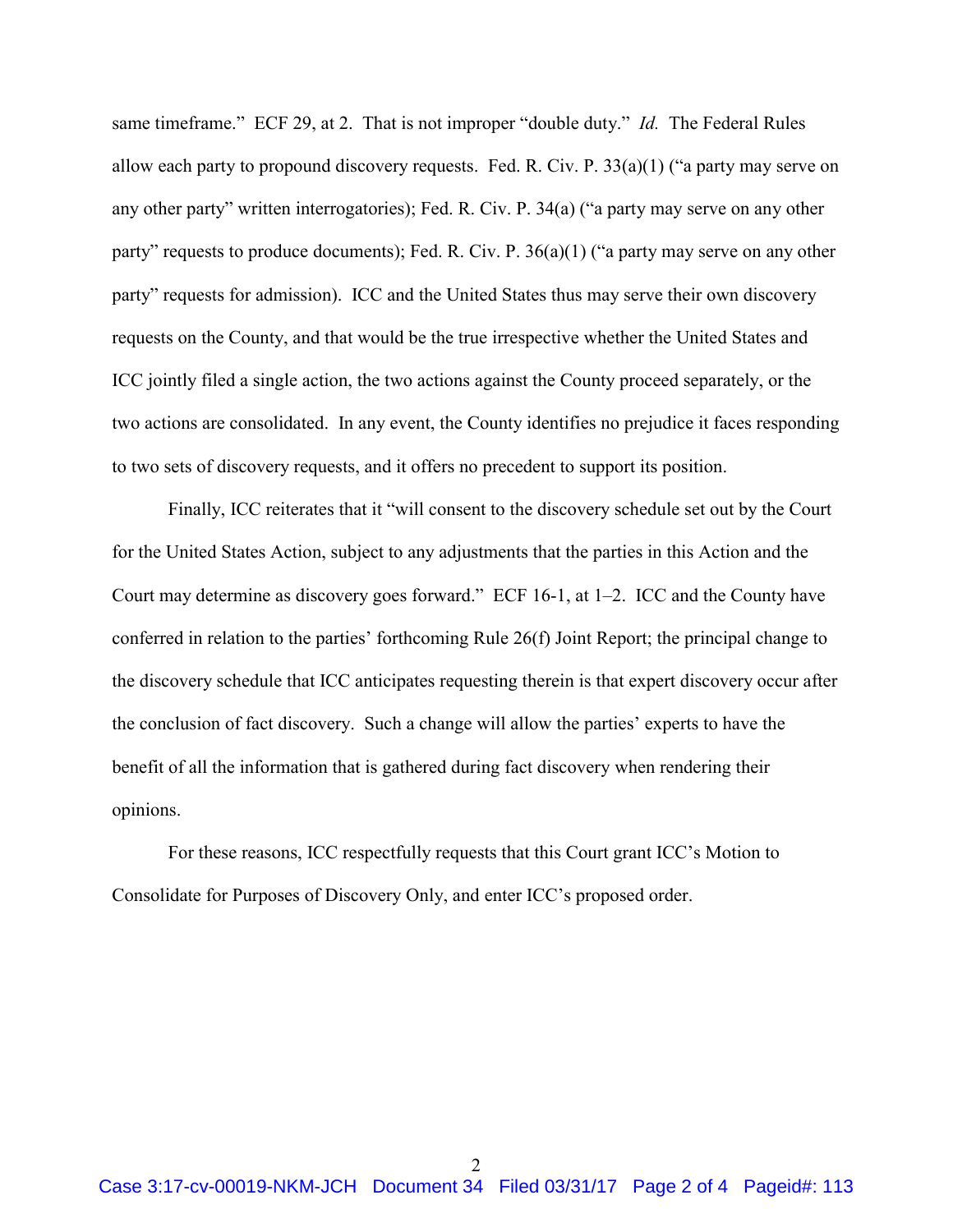Dated: March 31, 2017 Respectfully submitted,

Johnathan Smith Madihha Ahussain MUSLIM ADVOCATES P.O. Box 71080 Oakland, CA 94612 Tel: (415) 692-1484

/s/ Robert A. DeRise

James W. Cooper David P. Gersch Murad Hussain Elliott C. Mogul Robert A. DeRise (VA Bar. 78431) Sina Mansouri ARNOLD & PORTER KAYE SCHOLER LLP 601 Massachusetts Ave., NW Washington, DC 20001-3743 Tel: (202) 942-5000 robert.derise@apks.com

*Counsel for Islamic Center of Culpeper*